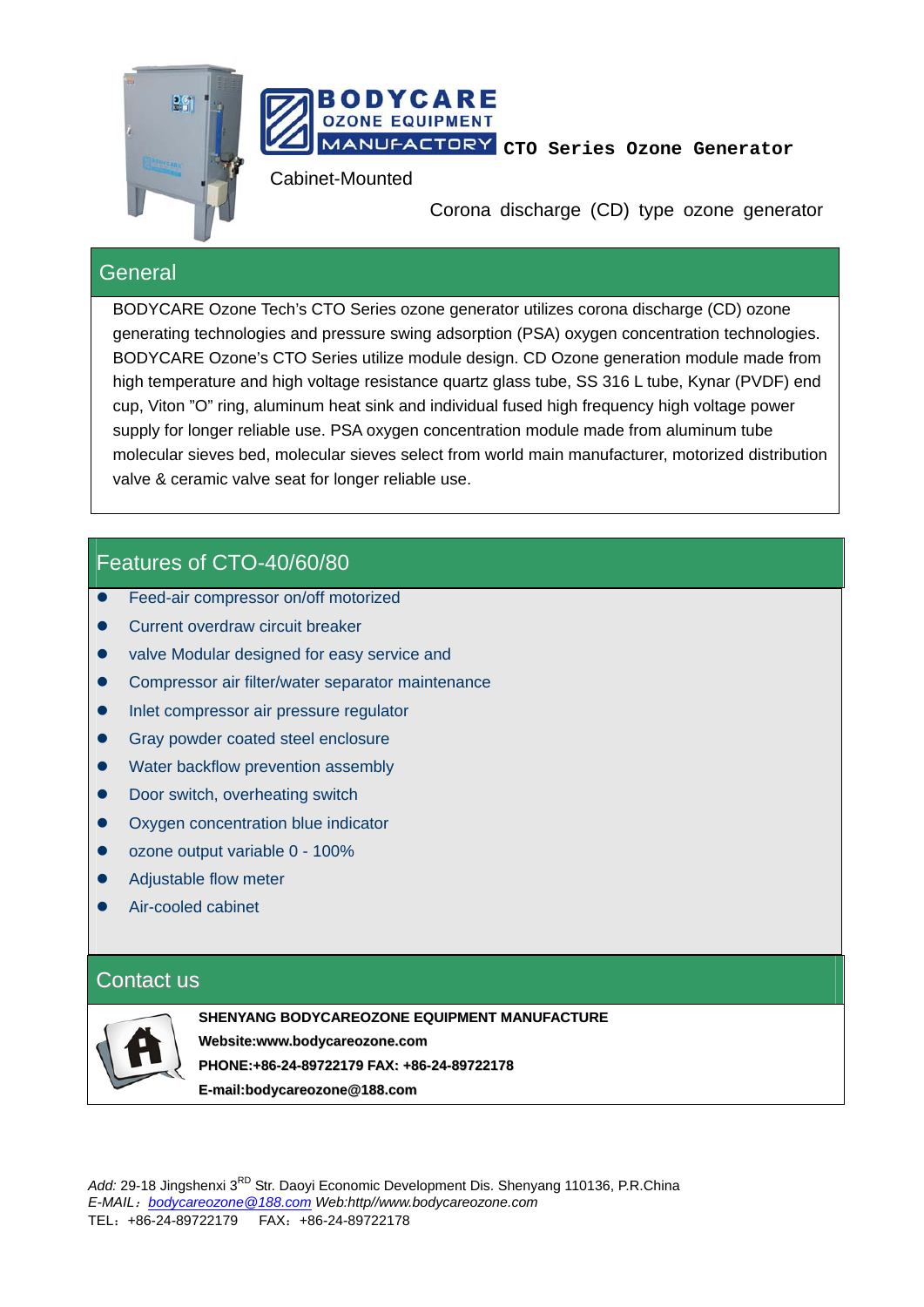# Installation & Operation



Add: 29-18 Jingshenxi 3<sup>RD</sup> Str. Daoyi Economic Development Dis. Shenyang 110136, P.R.China *E-MAIL*:*bodycareozone@188.com Web:http//www.bodycareozone.com*  TEL:+86-24-89722179 FAX:+86-24-89722178